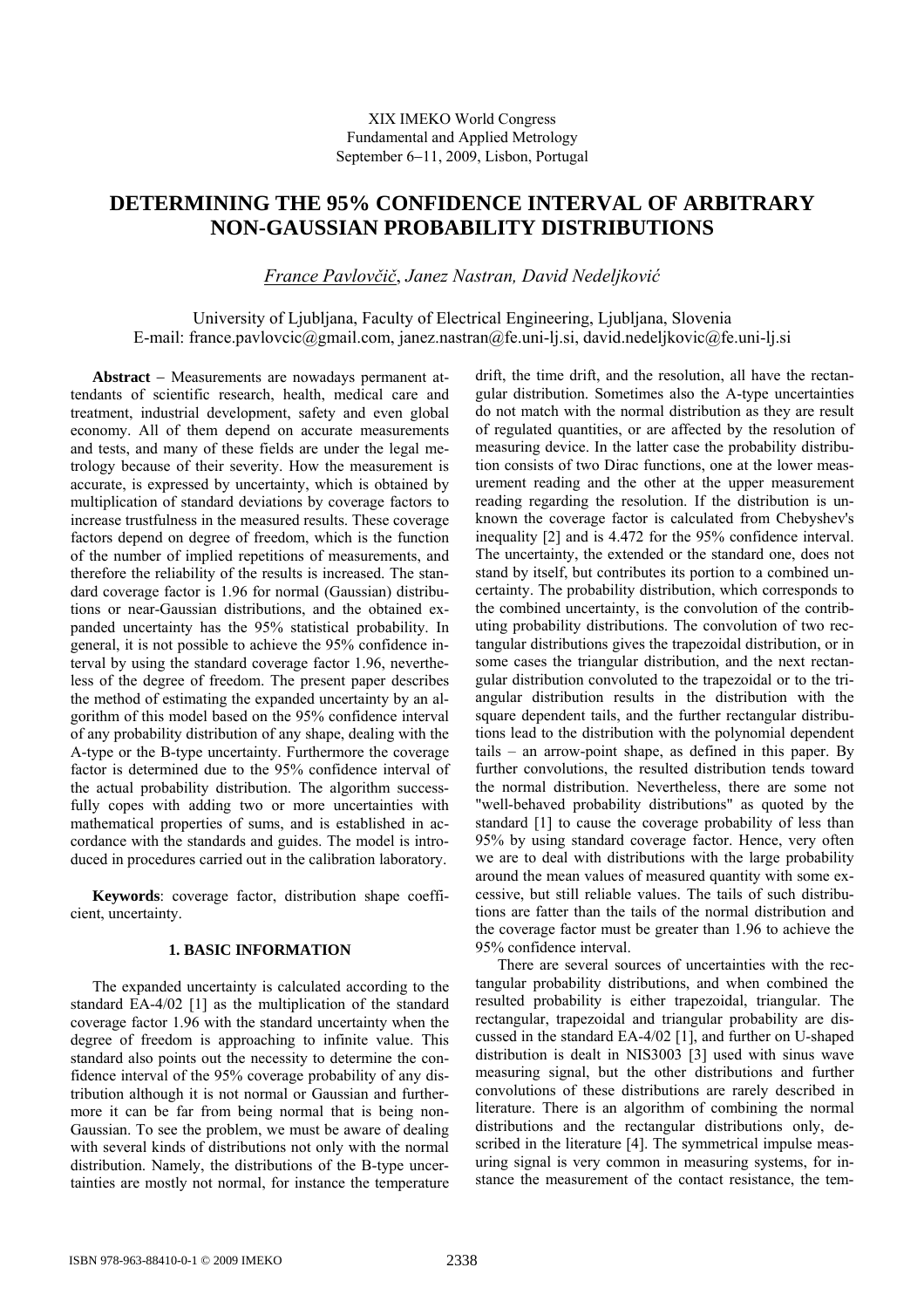perature measurement of the resistance temperature sensors with the DC current and several measurements where the influence of hysteresis is being avoided. This measuring signal gives the symmetrical Dirac shaped distribution.

#### **2. THE CONTRIBUTING DISTRIBUTIONS**

The measured signal is continuous function depended on one independent variable, such as time or a counter. Its range has the supremum and the infimum, which are the bounds of the domain of definition of the corresponding distribution. The upper and the lower bounds are finite values. Amplitude *A* is defined as the maximum of the absolute values of the difference between the mean value of the measured signal throughout its whole definition interval and the lower and the upper bounds respectively. The corresponding kind of distributions follows by the following equation:

$$
\int_{-\infty}^{+\infty} p(X) \cdot dX = \int_{-A}^{+A} p(X) \cdot dX = 1 \tag{1}
$$

We are looking for the coverage factor  $\hat{K}$  of any distribution, applied to the standard deviation, which gives the 95% confidence interval as follows:

$$
\int_{-\hat{K}\cdot\sigma}^{+\hat{K}\cdot\sigma} p(X) \cdot dX \ge 0.95
$$
 (2)

at the infinite degree of freedom.

- There are upper limits of this coverage factor as follows:
- any, even unknown distribution corresponds to Chebyshev's inequality [2], therefore:

$$
\hat{K} \le \sqrt{\frac{1}{1 - P}} \bigg|_{P = 0.95} = \sqrt{20} \tag{3}
$$

any, even unknown distribution with the finite upper and lower bounds corresponds to (1), therefore according to (1) and (2), the upper limit of the coverage factor is:

$$
\hat{K} \le \frac{A}{\sigma} \tag{4}
$$

where the equality is present only, when the cover factor of the 100% confidence level is considered.

The coverage factor of each known distribution is calculated by using the (2). The results of the calculation for the dealt distributions are presented in Fig. 1 as two functions: the first one is the function (C), which is calculated for the 95% probability level by (2), and the second one is the function (A) for the 100% probability level calculated by (1) and (4). The upper limits are also shown in this figure: the maximum of the function (C) for the 95% probability level of an unknown distribution due to Chebyshev's inequality due to  $(3)$ . The functions  $(A)$  and  $(C)$  in Fig. 1 make the boundary of the area of the probability levels from 95% up to 100%. There is also the position of Gaussian distribution marked in Fig. 1.



Fig. 1: The cover factors of several distributions and statistical confidence of the acquired data interval with the following legend:

- A ... the cover factors of the 100% confidence level determined by  $(1)$  and  $(4)$ ,
- B ... the cover factors of the 95% confidence level using the presented model and so far calculated by (9),
- C ... the cover factors of the 95% confidence level calculated by integration (2).

There is no problem to determine the coverage factor of the probability distribution defined by the probability density  $p(X)$  described by the analytic function, by the tabled values or by the geometrical definition. But, determining the coverage factor out of statistically acquired data, we have to establish the model, which solution gives results within the mentioned area with the probability levels from 95% up to 100%. The solution given by the presented model is one of many possible solutions, and it is shown in Fig. 1 as the function (B).

#### **3. THE KURTOSIS AND MODELLING THE COVERAGE FACTOR**

The kurtosis is the parameter of the descriptive statistics, which gives information about the probability distributions of acquired data that are created by our measurements. It is the classical measure of non-gaussianity, and it expresses the similarity to the normal or Gaussian distribution. The distribution shape is quantified by it, but the mapping of the set of the shapes to the set of their kurtosis numerical values is surjection. There is no rule to get the distribution shape out of the kurtosis. From the kurtosis, it can be concluded only that:

- a certain distribution is peaked around its mean and have the fat tails – leptokurtic distributions;
- it is flat (could be the rectangular distribution) or even concave (could be the U-shaped distribution) with the thin tails or without them – platykurtic distributions;
- it could be very similar to the normal distribution mesokurtic distributions.

The kurtosis is the fourth standardized moment  $k_4$  about the mean, and is defined as the quotient of the fourth moment  $m_4$  about the mean and the fourth power of the standard deviation  $\sigma$ , and it is: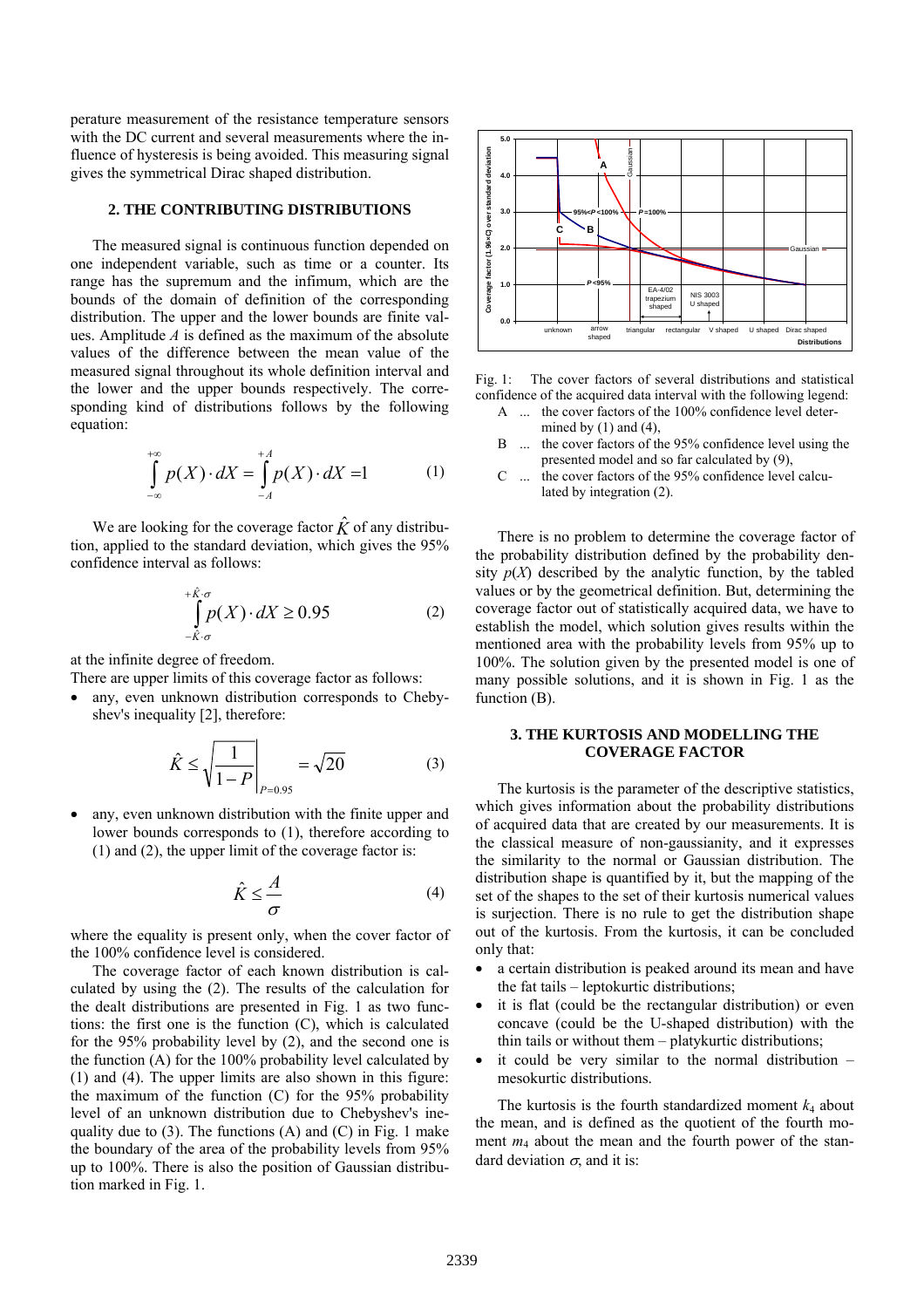$$
k_4 = \frac{m_4}{\sigma^4} \tag{5}
$$

The kurtosis of the normal distribution is taken as 2.45, and the skewness of the normal distribution or any symmetrical distributions is zero.

The basis of the present modelling of the coverage factor of the 95% confidence interval is the kurtosis, because it is the statistical parameter that quantifies the shape of the analysed probability distribution. The coverage factor, including all contributed coefficients of the presented model, is basically the square root of the ratio between the kurtosis *k*4 of the analyzed distribution and the kurtosis of the normal distribution, corrected by the empirical coefficient  $\kappa$  and multiplied with the coverage factor of the normal distribution at the infinite degree of freedom:

$$
\hat{K}_{basic} = 1.96 \cdot \left( \kappa \cdot \sqrt{\frac{k_4}{2.45}} \right) \tag{6}
$$

where the empirical coefficient  $\kappa$  is a function of the absolute value of skewness  $k_3$ , which is determined empirically:

$$
\kappa = 1 \iff |k_3| \le \frac{1}{3}
$$
  

$$
\kappa > 1 \iff |k_3| > \frac{1}{3}
$$
 (7)

The empirical coefficient is necessary to correct the basic coverage factors of skewed distributions with the finite bounds of their domain. This is not the case with the normal distribution or near-normal distributions or any approximately symmetrical distribution, where this empirical coefficient is unit.

Due to (6) the coverage factor of the probability distribution with the finite bounds of its domain actually is:

$$
\hat{K} = K(\nu) \cdot C \tag{8}
$$

and further on taking into account the upper limits of the coverage factor due to (3) and (4) the *shape coefficient C* of the probability distribution is:

$$
C = \min\left(\kappa \cdot \sqrt{\frac{m_4}{2.45 \cdot \sigma^4}} \frac{A}{1.96 \cdot \sigma} \frac{\sqrt{20}}{1.96}\right) (9)
$$

This coverage factor at the infinite degree of freedom is graphically shown as the function (B) in Fig. 1. Its values are in the lower range of the area indicating the confidence interval from 95% up to 100%, which is very good. The advantage of this coverage factor is, that it consists of two multiplicands as in (8): the first one  $-K(v)$  is dependent on degree of freedom, as it is generally known as the coverage factor, and the other - *C* depends on the shape of the probability distribution, mainly on the kurtosis and we named it as the shape coefficient.

So far, the shape coefficient is defined, but if it should be useful, a mathematic operation(s) between several shape coefficients must be established.

## **4. THE CONVOLUTION AND THE ADDITION ALGORITHM**

When combining several probability distributions in uncertainty calculations the resulted probability distribution is the convolution of all participant distributions. The convolution of two probability distributions is:

$$
p_{12}(X) = p_1(X) \otimes p_2(X) =
$$
  
= 
$$
\int_{-\infty}^{+\infty} p_1(X - \tau) \cdot p_2(\tau) \cdot d\tau
$$
 (10)

and further on for the *N* convoluted distribution written just symbolically as:

$$
p_{\Sigma}(X) = p_1(X) \otimes \ldots \otimes p_i(X) \otimes \ldots \otimes p_N(X)
$$
 (11)

Each distribution contributes the amplitude  $A_i$ , the standard deviation  $\sigma_i$  about the mean and the shape coefficient  $C_i$  to the resulting shape coefficient  $C_\Sigma$  that is obtained by the following *addition algorithm*:

$$
C_{\Sigma} = \min \left( \sqrt{\frac{\sum_{i=1}^{N} C_{i}^{2} \cdot \sigma_{i}^{4} + 2.45 \cdot \sum_{i=1}^{N-1} \left( \kappa_{i} \cdot \sigma_{i}^{2} \cdot \sum_{j=i+1}^{N} \kappa_{j} \cdot \sigma_{j}^{2} \right)}{\left(\sum_{i=1}^{N} \sigma_{i}^{2}\right)^{2}}, \frac{\sum_{i=1}^{N} A_{i}}{1.96 \cdot \sqrt{\sum_{i=1}^{N} \sigma_{i}^{2}}}, \frac{\sqrt{20}}{1.96} \right)
$$
(12)

The addition of the shape coefficients is commutative and associative and the resulted shape coefficient is a member of the same set of values as the participant shape coefficients in the evaluating process, which all are the necessary mathematic conditions for the applied methods of determining the combined uncertainties as it is prescribed by the standard [7] as universality, internal consistency and transferability.

The expanded uncertainty is obtained by multiplying the standard deviation or the combined uncertainty, which is appropriate, by the coverage factor [1] and the shape coefficient, so that the expanded uncertainty is estimated to have at least the *95% confidence level*:

$$
U\Big|_{P=95\%} = K(\nu) \cdot C \cdot \sigma
$$
  
\n
$$
U_c\Big|_{P=95\%} = K(\nu_{\text{eff}}) \cdot C_{\Sigma} \cdot u_c
$$
\n(13)

therefore the expanded uncertainty intervals  $\pm U$  or  $\pm U_c$ about the mean of the measured or calculated results are the 95% confidence interval.

#### **5. THE CASE STUDY**

Although the presented method was used in the calibration laboratory and it was considered as very effective, the authors decide to demonstrate the usage of this method in a very specialized scientific field of electron impacts to gas molecules and to steady material such as an electrode, and further on the voltages needed for ionization by these two kinds of the impacts were determined probabilistically with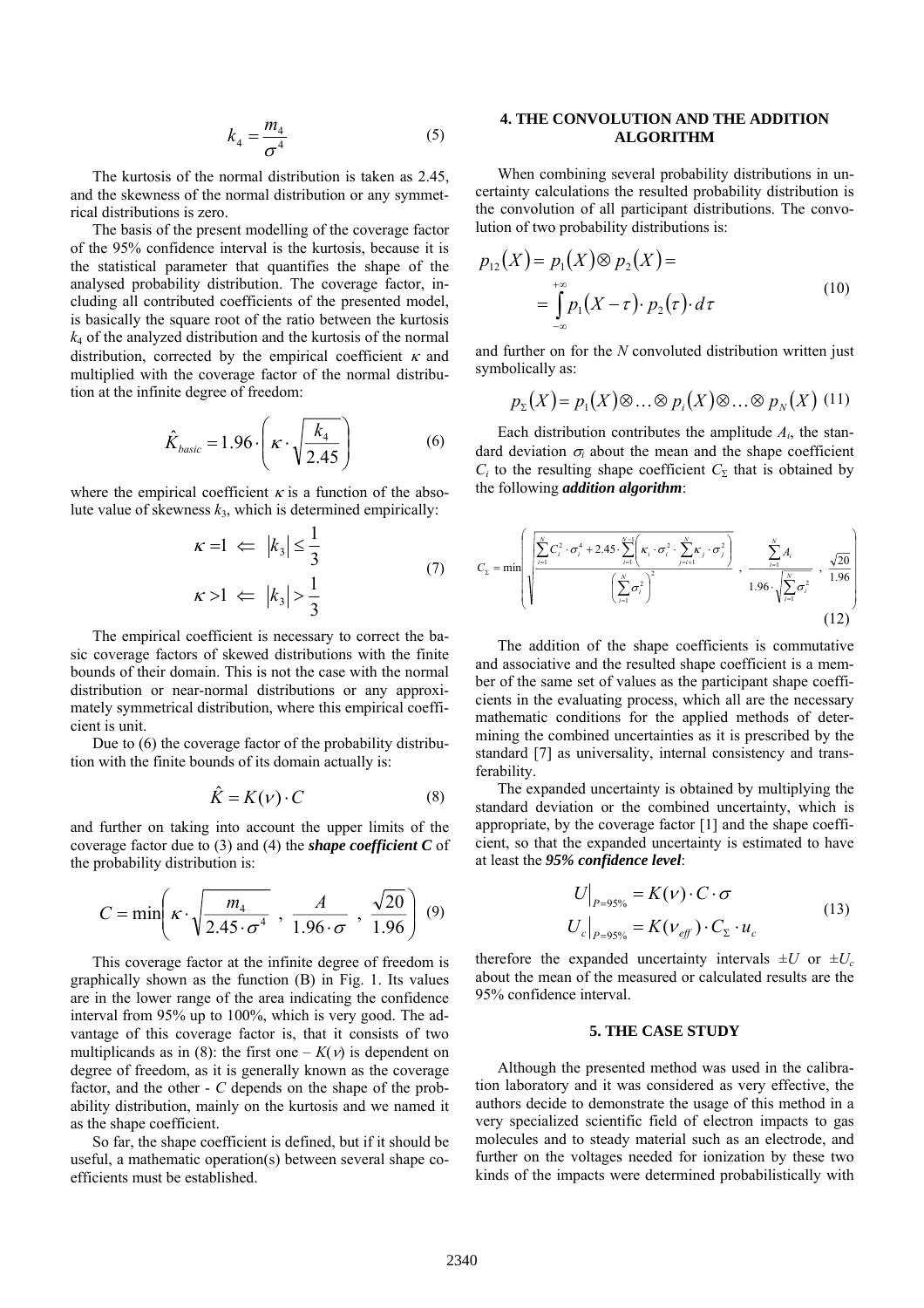the appropriate expanded uncertainties and further on the resultant expanded uncertainty. Nevertheless, what the scientific problem was, we have two probability density distributions named as the first and the second probability distribution in Fig. 2. The domains of these two distributions were to be added together, hence these two distributions were convoluted and a resultant distribution, also in Fig. 2, is named as the convolution probability distribution.



Fig. 2: The  $1<sup>st</sup>$ ,  $2<sup>nd</sup>$  and convolution probability densities with the intervals oudside 95% conidence interval.

For the first and the second distributions, and further on, as their convolution is practically carried out, also for the convolution distribution, the shape coefficients *C* are calculated by (9) and the uncertainty intervals on the basis  $U = 1.96 \cdot C \cdot \sigma$  are established for all three distributions, and the confidence levels of these uncertainty intervals are obtained by the integration of these probability density distributions throughout the uncertainty intervals. The results are shown in the second, third and fourth column of Table 1.

| Table 1: Comparison of results achieved by convolution and by |  |
|---------------------------------------------------------------|--|
| addition algorithm.                                           |  |

|                                      | 1 <sup>st</sup><br>distribution | 2 <sub>nd</sub><br>distribution | convolu-<br>tion | addition<br>algorithm |
|--------------------------------------|---------------------------------|---------------------------------|------------------|-----------------------|
| C                                    | 0.948                           | 0.918                           | 0.945            | 0.993                 |
| confidence<br>of $\pm U$             | 96.18%                          | 96.12%                          | 95.41%           | 96.93%                |
| mean<br>$-1.96 \cdot C \cdot \sigma$ | 5.754                           | 10.496                          | 18.672           | 18.597                |
| mean                                 | 9.663                           | 19.241                          | 28.631           | 28.905                |
| mean<br>+1.96 $C\sigma$              | 13.573                          | 27.987                          | 38.591           | 39.212                |
| minimum<br>in view of<br>$\pm U$     | outside                         | inside                          | outside          | outside               |
| maximum<br>in view of<br>$\pm U$     | inside                          | outside                         | outside          | outside               |

Further on, the shape coefficient *C*Σ is determined by addition algorithm (12) of the presented method and also the uncertainty interval  $\pm U_c$  defined by (13) on the basis of  $K(v_{\text{eff}})$  = 1.96 are recalculated for the convolution probability distribution. The confidence level of this uncertainty interval is determined too. These data, which are the results of the addition algorithm, are presented in the fifth column of Table 1.

So far, the fourth and the fifth columns of Table 1 represent the data of the same distribution, namely of the convolution probability distribution, and hence are comparable, although the data in the fourth column are obtained by the convolution integral and the data of the fifth column by the addition algorithm. There is quite a large difference between the shape coefficients, but it is not significant in this case to the combined uncertainty and its confidence level. As we see, the confidence levels attained by the convolution and by the addition algorithm match very well, but the latter one is a little bit greater, but it belongs also to the wider uncertainty interval. In Fig. 2 are seen the intervals, which are outside the uncertainty intervals with the confidence levels for the fist, the second and the convolution distributions, as stated in Table 1. But the positions of minima and maxima of these distributions domains in view of the uncertainty intervals are described also in Table 1.

The uncertainty intervals of the 95% confidence level is established by presented method with the shape coefficients, obtained by kurtosis, which is the fourth standardized moment about the mean, without calculating the probability integrals as in (2), or previously calculating the convolution integral of the participatory probability distributions as in (10) when the sum of the uncertainties are required.

## **6. CONCLUSIONS**

The presented method of evaluating the expanded uncertainty of the measurand on the basis of the 95% confidence interval has the following features:

- it determinines uncertainty intervals of the 95% confidence level of arbitrary non-Gausian probability distributions without resolving its borders by the integration of their densities or calculating convolution integrals when adding them together;
- it is universal [7], because this algorithm is applicable to all kinds of measurements, to the A and B-type of the uncertainty evaluation and to all type of input data distribution;
- it is internally consistent [7], which mathematically means being commutative and associative, so that combined uncertainty is independent of grouping and decomposing the contributing components;
- it is transferable [7], which mathematically means that the resulted shape coefficient and the participant shape coefficients are the members of the same set of values or are fitting the same function, so the one result can be directly used as a component in evaluating the uncertainty of another measuring process;
- the convolution of many normal distributions gives normal distribution and so does the resulted shape coefficient; further on, the convolution of great number of whatever distributions leads to mesokurtic distribution and even to normal distribution and so also does the resulted shape coefficient, hence the central limit theorem is met by this method [1];